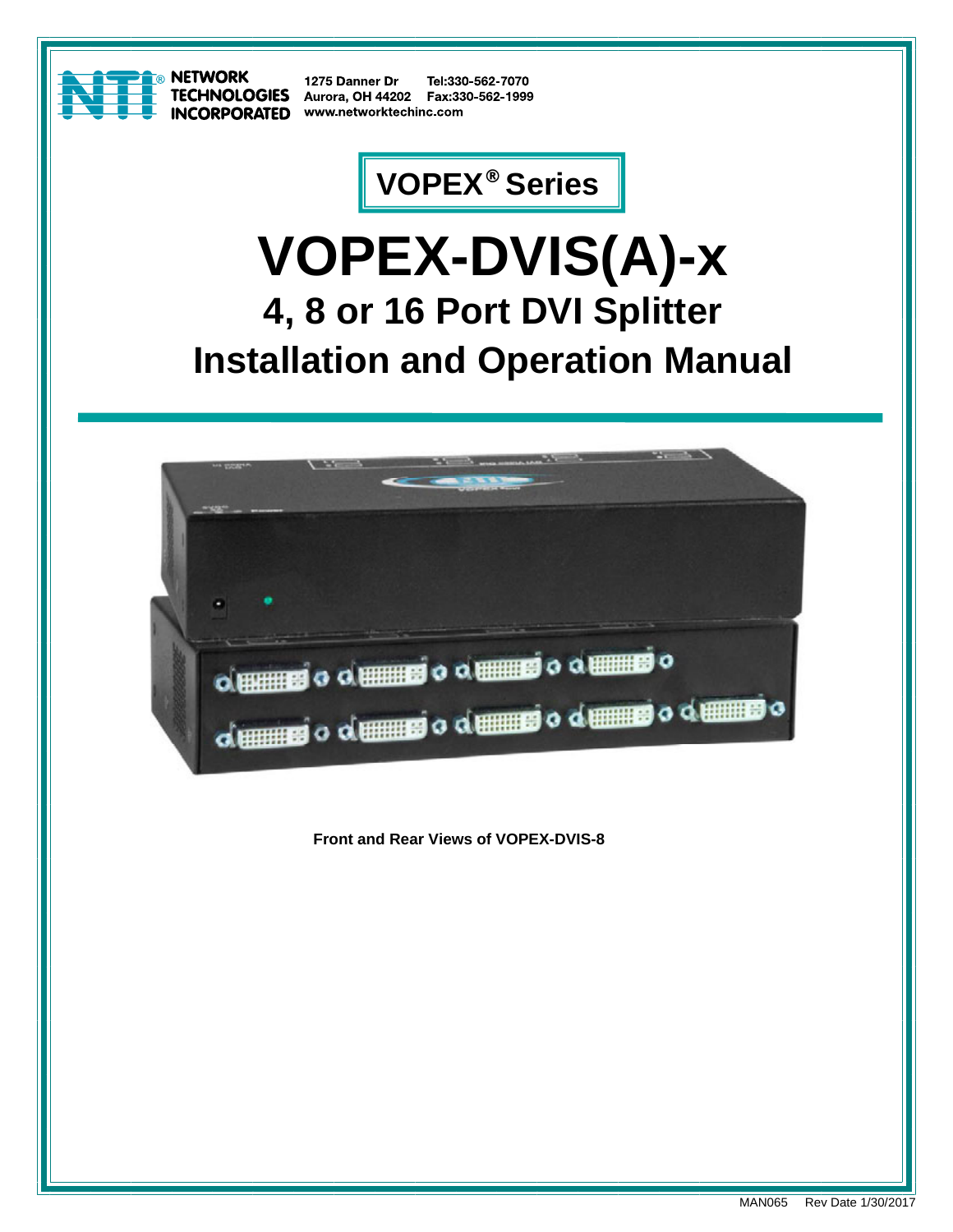#### **TRADEMARK**

VOPEX is a registered trademark of Network Technologies Inc in the U.S. and other countries.

#### **COPYRIGHT**

Copyright © 2009-2017 by Network Technologies Inc. All rights reserved. No part of this publication may be reproduced, stored in a retrieval system, or transmitted, in any form or by any means, electronic, mechanical, photocopying, recording, or otherwise, without the prior written consent of Network Technologies Inc, 1275 Danner Drive, Aurora, Ohio 44202.

#### **CHANGES**

The material in this guide is for information only and is subject to change without notice. Network Technologies Inc reserves the right to make changes in the product design without reservation and without notification to its users.

### **TABLE OF CONTENTS**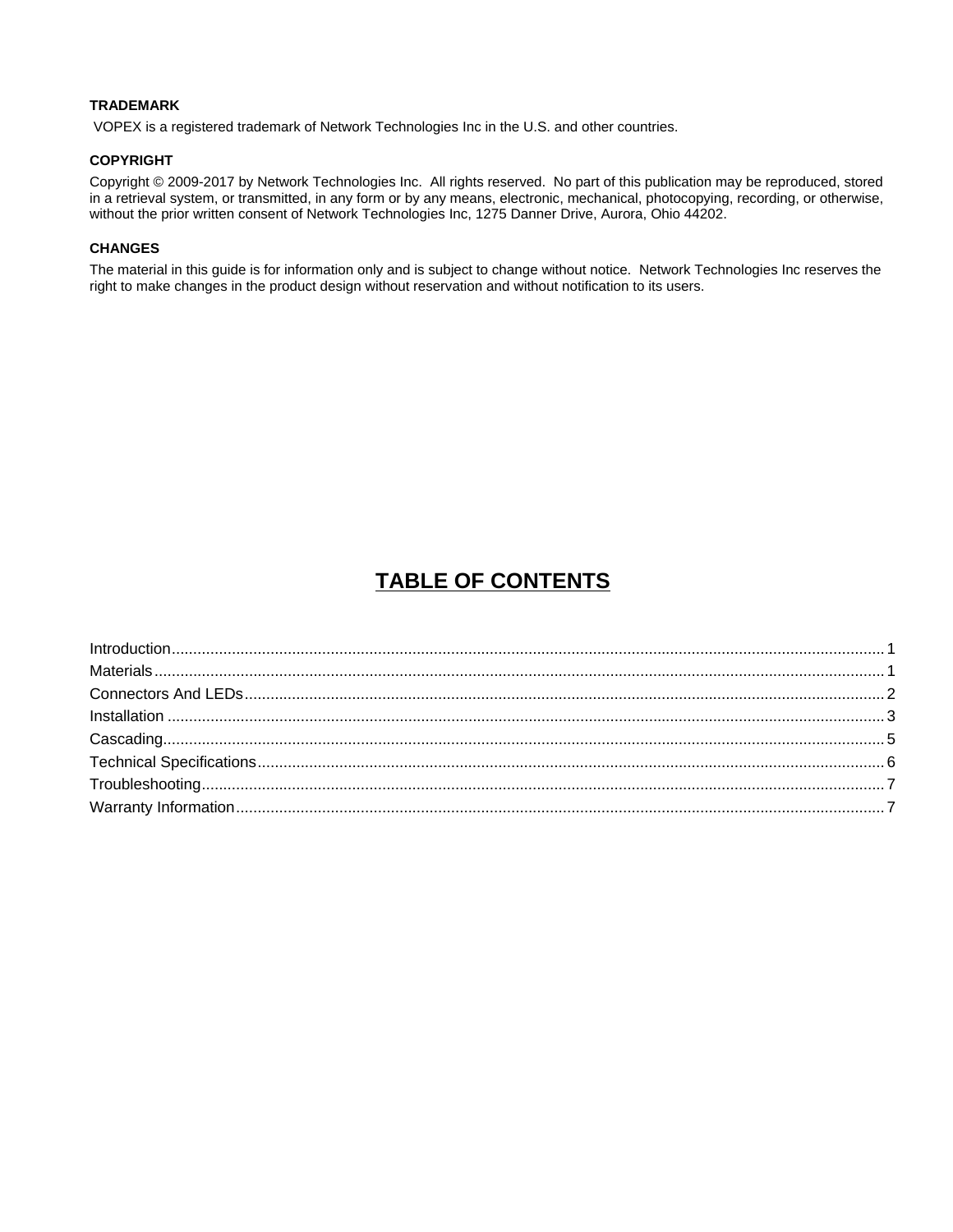### **INTRODUCTION**

The VOPEX-DVIS-x DVI video splitter (x= 4, 8 or 16) enables single-link digital DVI displays (monitors, HDTV (LCD, PDP), projectors) to be driven by a single digital DVI source (PC, DVD player, Satellite receiver,etc.) with no loss of signal. The VOPEX-DVIS-x is available with 4,8 or 16 output ports.

#### **Features:**

- Connects HDTV or computer DVI source to multiple DVI compatible displays or projectors.
- Supports HDTV resolutions to 1080p and computer resolutions to 1920x1200@ 60Hz.
- Distributes digital DVI graphic signal to two, four, eight, or sixteen displays simultaneously.
- No distortion or attenuation of the signal.
- Supports DVI 1.0 and HDCP standards.
- Full DDC2B communications are supported.
- EDID learning for the support of any DVI display device
- Passes HDMI audio and video signal through DVI-I port.
	- Transmit audio and video over a single cable with the DVI-HD-xx-MM male DVI-D to male HDMI cable.

#### **Option**

For Stereo Audio support, add an "A" to the model number (i.e. VOPEX-DVIS**A**-x)(4 and 8 port models only).

### **MATERIALS**

#### **Materials Supplied with this kit:**

- NTI VOPEX-DVIS(A)-4/8/16 DVI Video Splitter
- 100VAC to 240VAC at 50 or 60Hz-5VDC/3.0A AC Adapter (4 and 8 port models only)
- Line cord, country specific (16 port model only)
- DVI-IS-3-MM 3 foot DVI video interface cable
- SA-3-MM 3 foot stereo audio interface cable (models with stereo audio support only)
- This owners manual

#### **Materials** *Not* **Supplied, but** *REQUIRED***:**

DVI interface cables ARE REQUIRED but not supplied.

| DVI-IS-x-MM | DVI-I single link cable for video interface    |
|-------------|------------------------------------------------|
| cable       | Available $(x)$ in 3, 6, 10 and 15 foot cables |

Also available from NTI:

- DVI-DS-33-MM **-** 33 foot single link DVI-D cable with dual link connectors for video interface
- DVI-HD-xx-MM **-** 3, 6, 10 or 15 foot single link DVI-D to HDMI for video and audio interface



| . .<br>г<br>$\blacksquare$ | L |  |
|----------------------------|---|--|
|                            |   |  |

**DVI-I Single Link** 

| ,,,,,,,,  |
|-----------|
| ,,,,,,,,, |
| ,,,,,,,,  |

**DVI-D Dual Link** 

| - |  |
|---|--|
|   |  |

#### **DVI-D Single Link**

*Where MM* indicates male-to-male connector

*All cables can be purchased from Network Technologies Inc by calling 800-RGB-TECH (800-742-8324) or (330)-562-7070.* 

**1**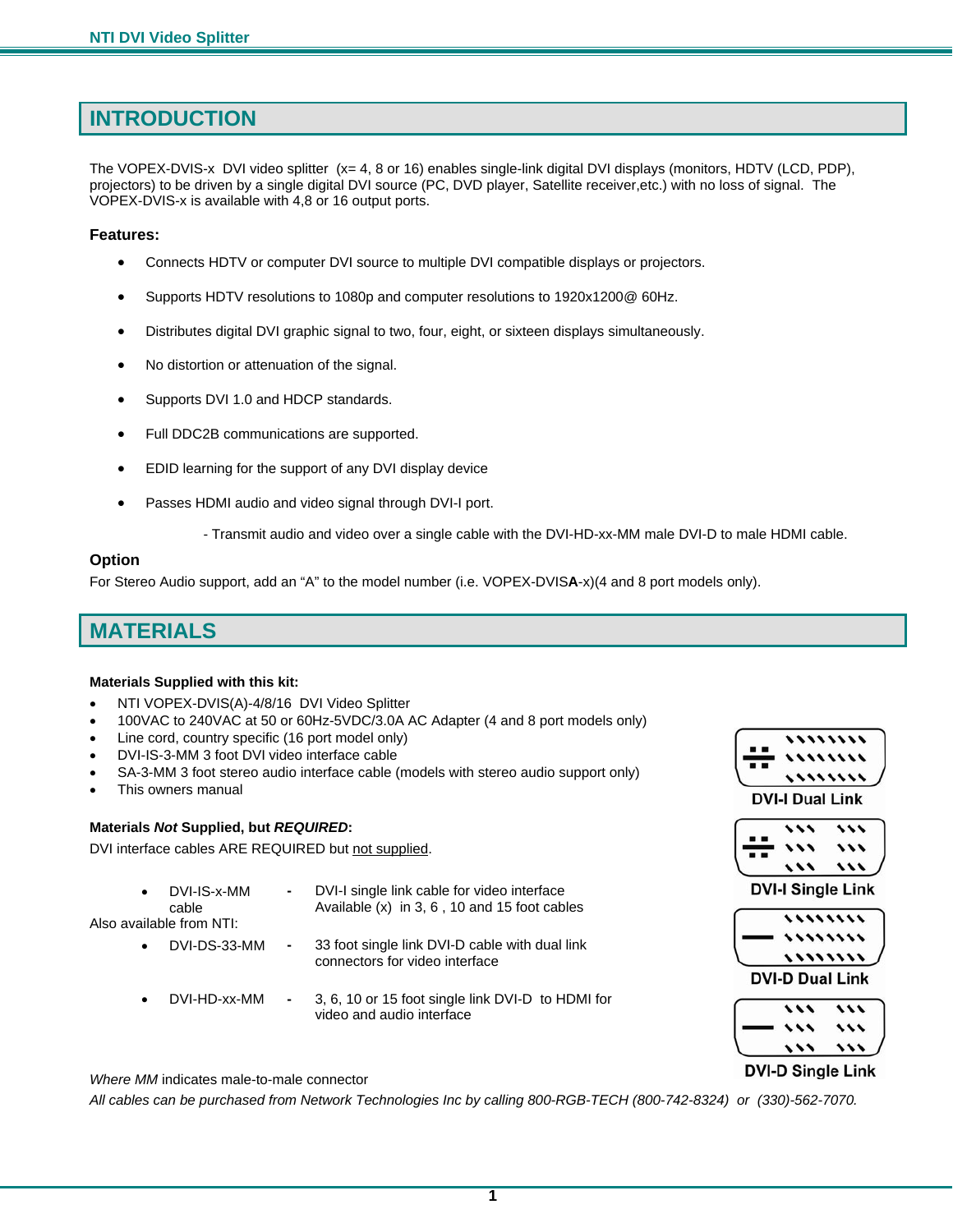### **CONNECTORS AND LEDS**



|   | <b>LABEL</b>         | <b>CONNECTOR/LED</b> | <b>DESCRIPTION</b>                                             |
|---|----------------------|----------------------|----------------------------------------------------------------|
|   | 5V 3.0A              | 3.5x1.3mm Power Jack | for connection of power supply                                 |
|   | <b>Power</b>         | Green LED            | illuminates to indicate proper power to the unit               |
| 3 | <b>DVI Video Out</b> | DVI female connector | for connection of the display devices                          |
|   | DVI Video In         | DVI female connector | for connecting video cables from DVI video source              |
|   | <b>AUDIO IN/OUT</b>  | Stereo Audio jacks   | for connecting stereo audio cables (models with audio support) |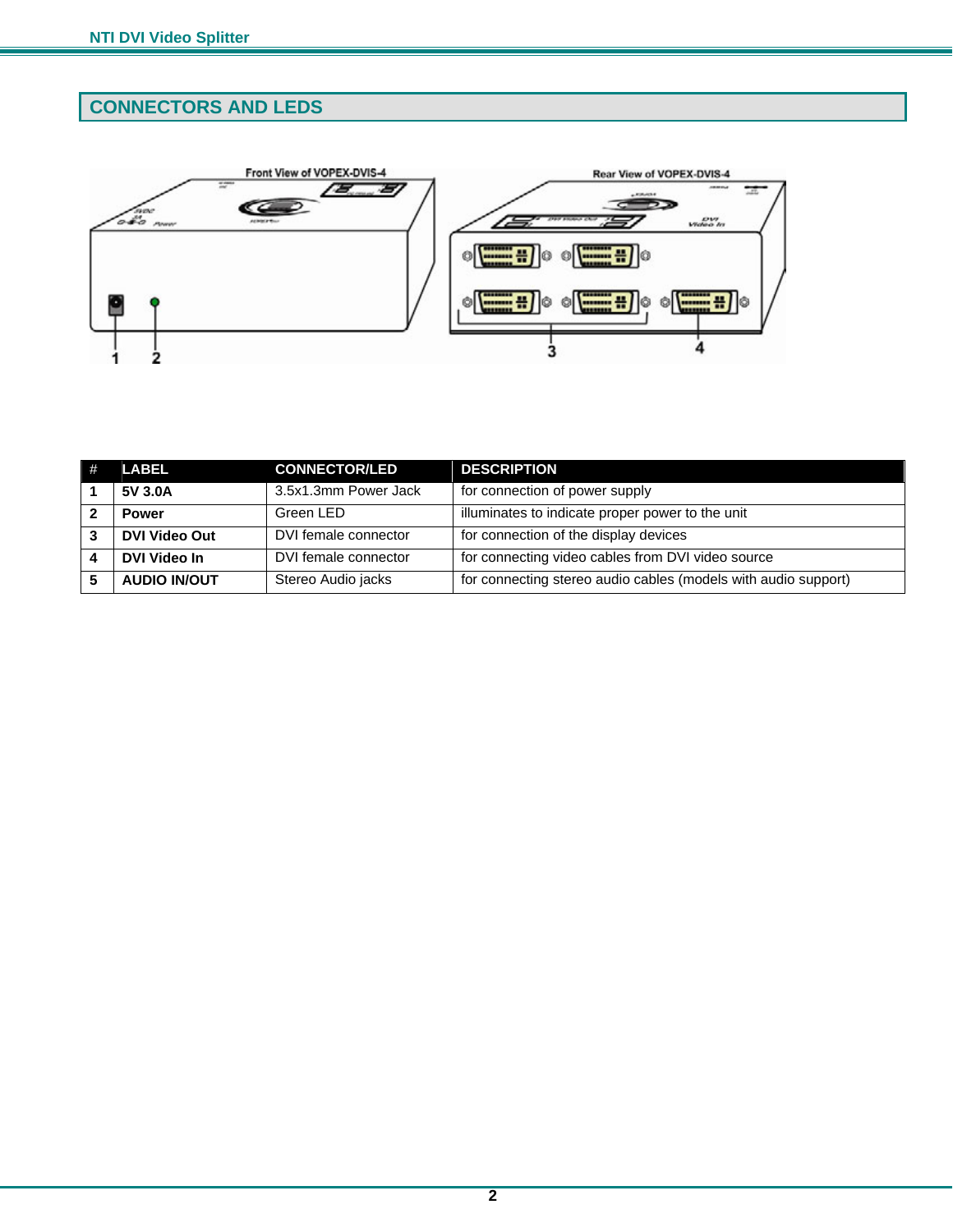### **INSTALLATION**

The VOPEX is a Plug-and-Play device with no special configuration settings and easy installation steps:

1. Before connecting the VOPEX to the video source, make sure the video source and the monitor(s) are turned OFF.

2. Connect the video source to the DVI Rear View of VOPEX-DVIS-4 port labeled "DVI Video In" on the rear ⊶ panel of the VOPEX using the DVI-IS-3-MM cable (supplied). Longer Video In lengths (6, 10 and 15 foot) are also available. ÷ ÷ O  $\circledcirc$ lo  $\circledcirc$ Ð  $\cdots$ DVI-IS-3-MM Cable (Supplied)  $\cdots$  $\cdot$  $\lambda$ PC with DVI **Mating Face of Video Port DVI Male** 

3. Connect a monitor to a DVI female port labeled "DVI Video Out x" on the rear panel of the VOPEX using a male-to-male DVI cable.

#### *Note: Some monitors need to have their video input type set manually. In this case, select "Digital DVI" as the input type.*

*Note: We recommend using monitors of all the same model, however it is not required.* 

*DDC data is collected from all monitors but only resolution options common to all connected monitors are passed to the source.* 

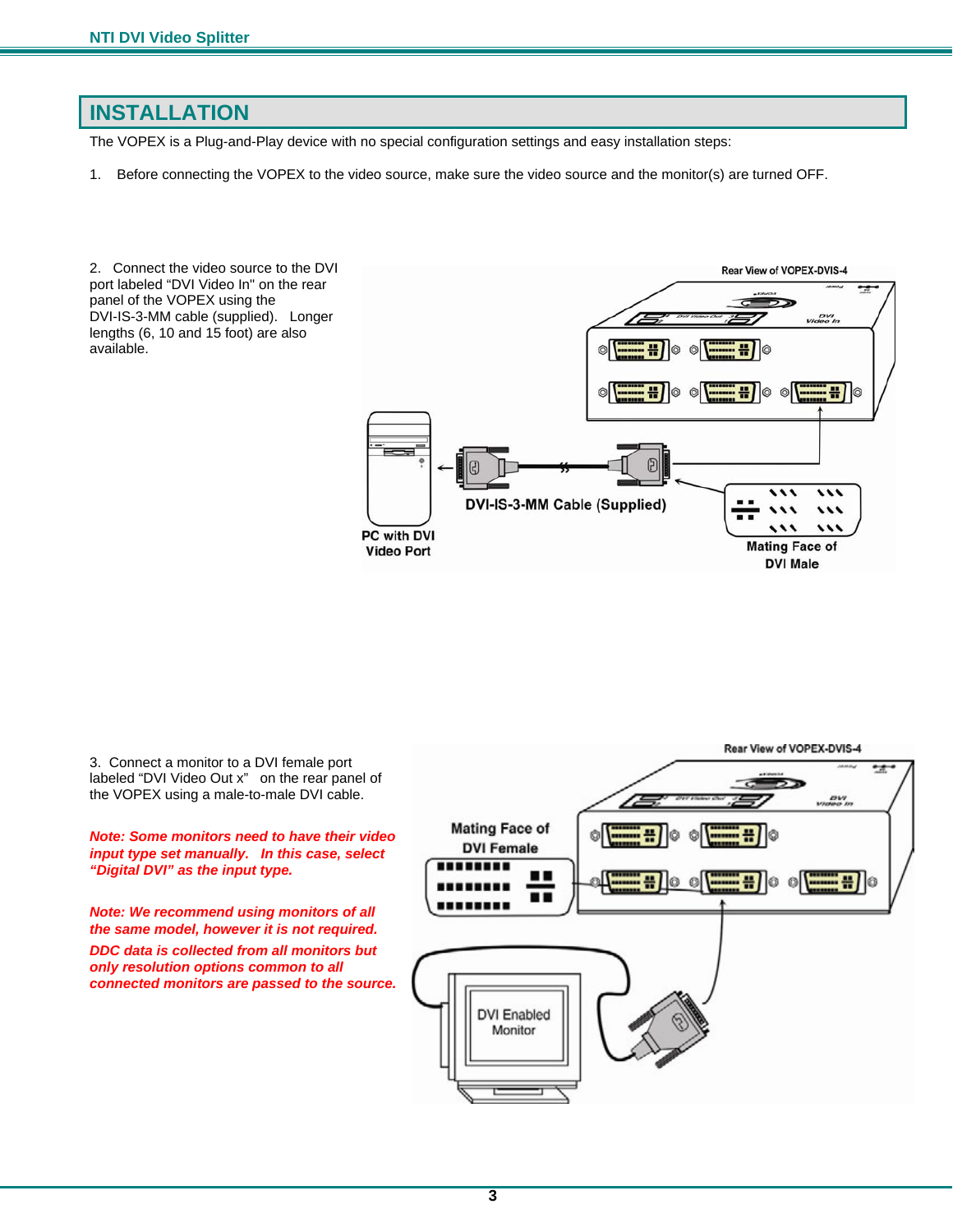1.3 mm x 3.5 mm Female

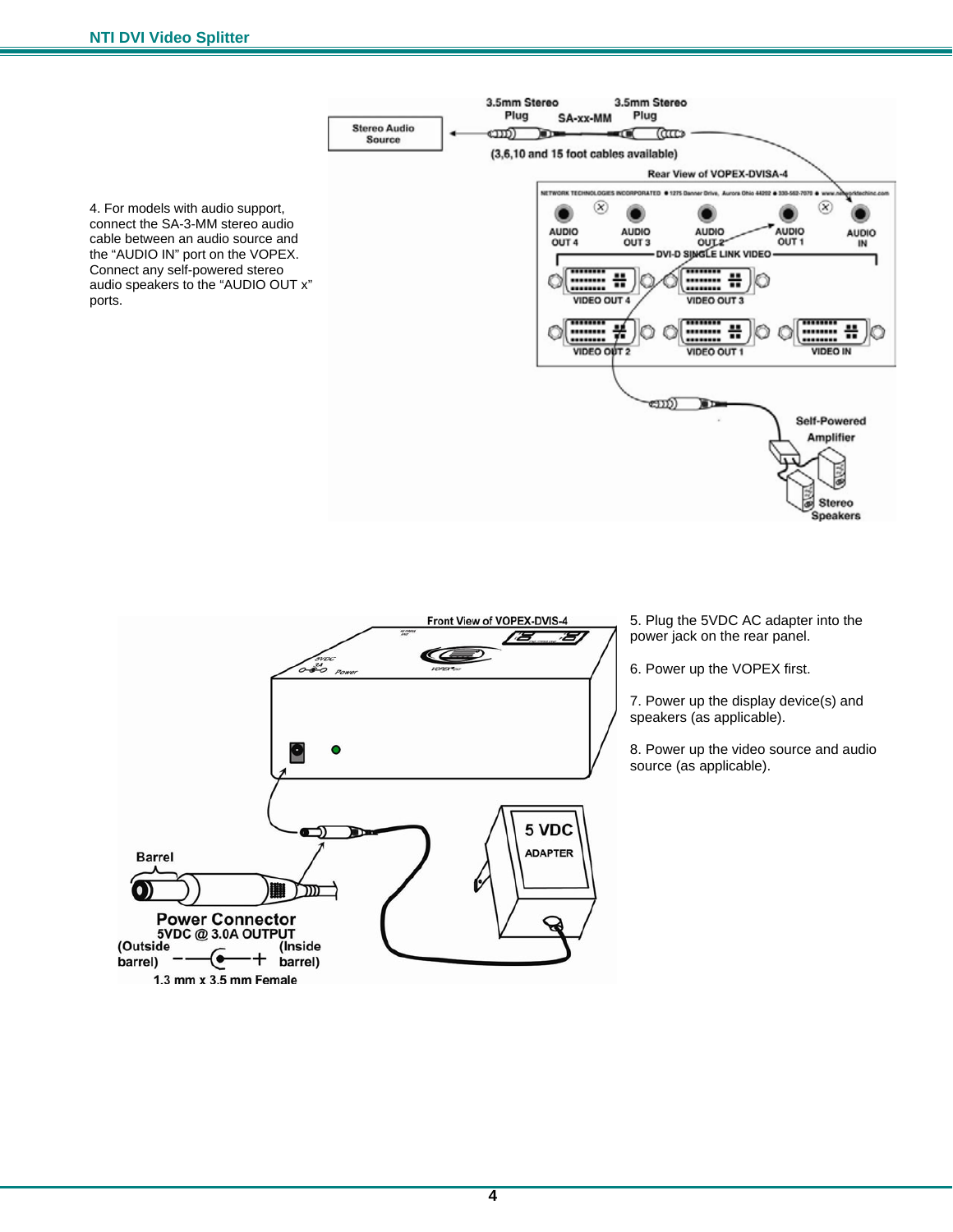### **CASCADING**

For applications that require more connections than are provided for by the VOPEX-DVIS-x, one option is to connect multiple VOPEXs in a cascaded configuration (example below). Using additional DVI-IS-xx-MM cables, connect the DVI Video Out ports of a master VOPEX unit (master is connected to the video source) to the DVI Video In ports of additional VOPEX-DVIS-x (shown as "Slave Unit #1" and "Slave Unit #2" below). Connect DVI-enabled displays to the cascaded VOPEXs for a larger configuration.

**Tip: Any size NTI VOPEX-DVIS(A)-x can be used interchangeably in the cascaded configuration.** 

*Note: Additional tiers of slave units can be added, however If too many levels of slave units are added, the image on the lower tiers may become unstable.* 



**Master VOPEX-DVIS-4**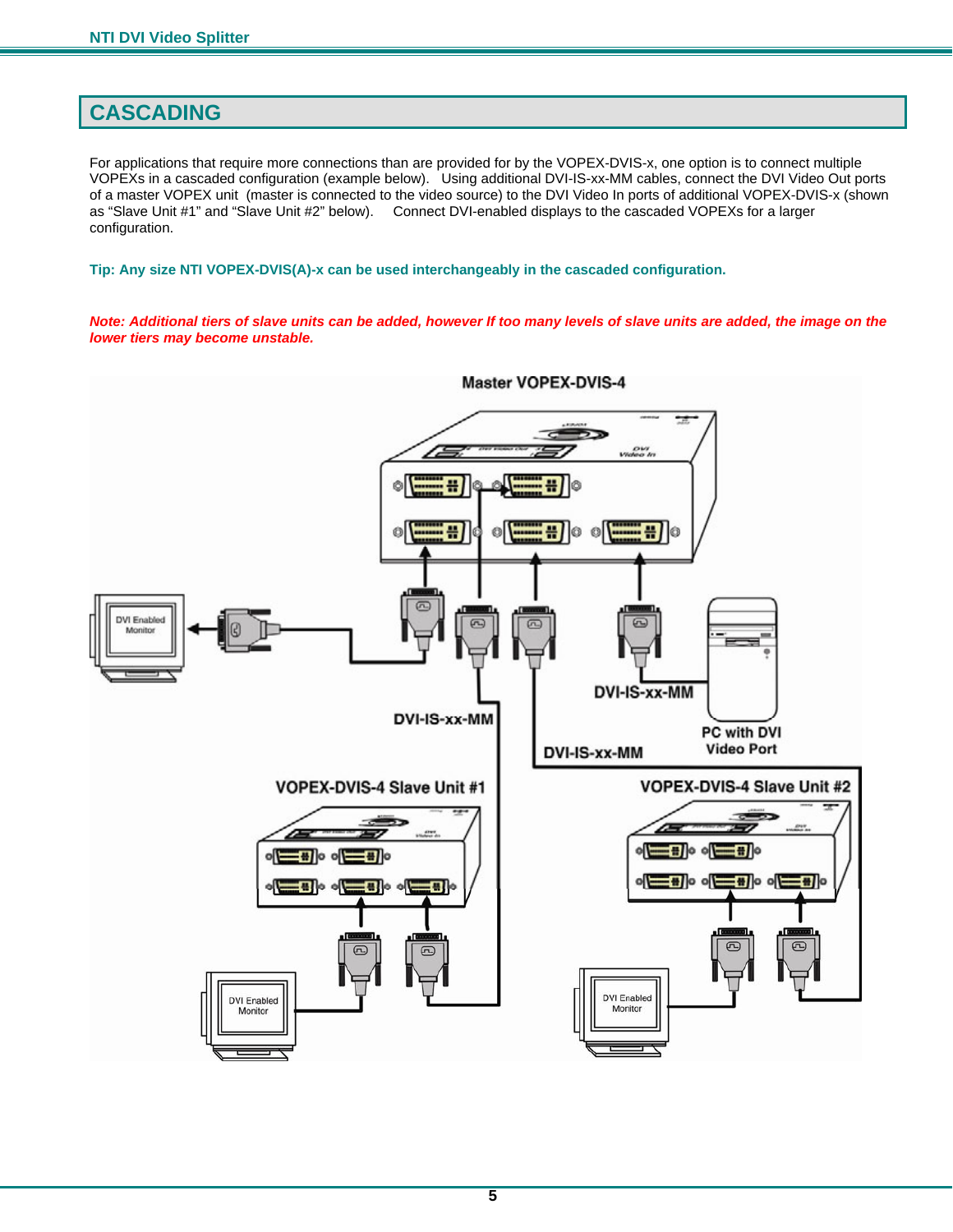### **TECHNICAL SPECIFICATIONS**

| <b>VIDEO</b>                           |                                                                                    |  |
|----------------------------------------|------------------------------------------------------------------------------------|--|
| Video Source                           | Computer, Satellite Receiver or DVD player with DVI-D output                       |  |
| <b>Video Connections</b>               | Female DVI-I                                                                       |  |
| Frequency                              | <b>165 MHz</b>                                                                     |  |
| <b>Supported Standard Resolution</b>   | HDTV resolutions to 1080p; Computer resolutions to 1920 x 1200 @ 60Hz              |  |
| <b>DDC</b>                             | Supported on all ports (finds all EDID data and sends common data to source)       |  |
| <b>AUDIO</b>                           |                                                                                    |  |
| <b>Audio Connectors</b>                | 3.5mm female stereo audio connectors                                               |  |
| Signal Type                            | Line Level, stereo, unbalanced                                                     |  |
| Audio Frequency Response               | 20Hz to 20Khz, $\pm$ 1dB                                                           |  |
| Signal-to-noise ratio                  | 76 dBA                                                                             |  |
| Total Harmonic Distortion and<br>Noise | 0.017%                                                                             |  |
| <b>Stereo Crosstalk</b>                | $-70$ dB                                                                           |  |
| Audio Maximum I/O Levels               | $3.1Vp-p$                                                                          |  |
| Output Impedance                       | Max 2K Ohms, unbalanced                                                            |  |
| <b>GENERAL</b>                         |                                                                                    |  |
| Operating temperatures                 | 32°F to 122°F (0°C to 50°C)                                                        |  |
| <b>Operating Relative Humidity</b>     | 10 to 90% non-condensing RH                                                        |  |
| Power Supply                           | 100 to 240 VAC at 50 or 60 Hz-5VDC\3A AC adapter (4 or 8 port models)<br>$\bullet$ |  |
|                                        | 100 to 240 VAC at 50 or 60 Hz via line cord (16 port model)<br>$\bullet$           |  |

| <b>Dimensions</b>    |                 |  |  |
|----------------------|-----------------|--|--|
| <b>NTI Part#</b>     | WxDxH (in)      |  |  |
|                      |                 |  |  |
| <b>VOPEX-DVIS-4</b>  | 5.14x3.47x1.68  |  |  |
|                      |                 |  |  |
| VOPEX-DVIS-8         | 8.33x3.47x1.68  |  |  |
|                      |                 |  |  |
| VOPEX-DVIS-16        | 17.47x7.22x1.68 |  |  |
|                      |                 |  |  |
| <b>VOPEX-DVISA-4</b> | 5.14x3.47x2.44  |  |  |
|                      |                 |  |  |
| VOPEX-DVISA-8        | 8.32x3.47x2.44  |  |  |